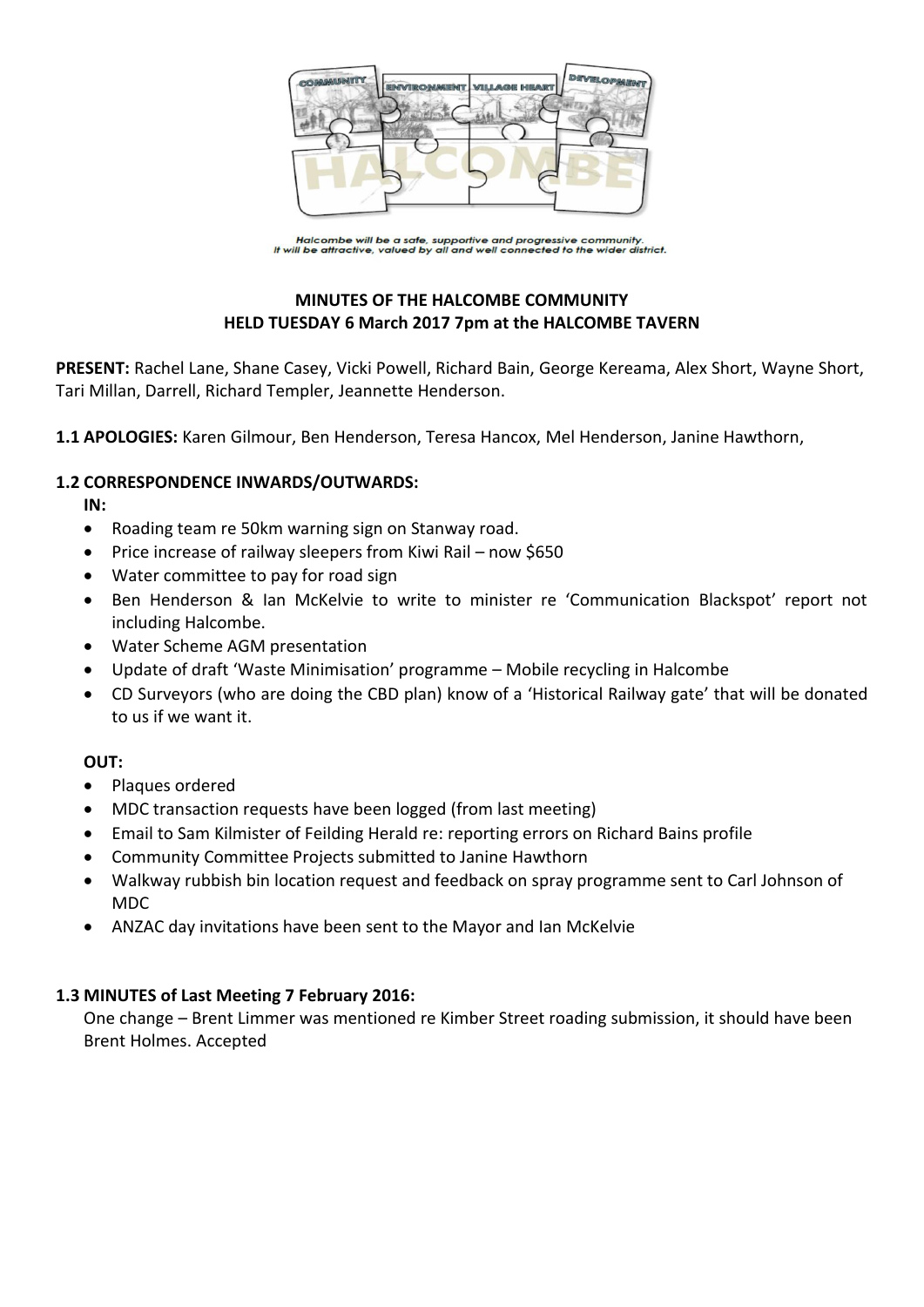## **2. Items for Approval/Information**

## **2.1 FINANCIAL REPORTS:**

|            | <b>Halcombe Community Development Group Account (Westpac):</b> |
|------------|----------------------------------------------------------------|
| \$7,181.77 | Opening Balance as at 25/01/17                                 |
|            | <b>Deposits = (Mel to provide)</b>                             |
|            | <b>Expenses = (Mel to provide)</b>                             |
| \$7,181.77 | Closing Balance as at 25/02/17                                 |
|            |                                                                |
|            |                                                                |

| <b>Hall/Sports Ground Account:</b> |             |
|------------------------------------|-------------|
| Opening Balance as at 02/02/17     | \$13,988.94 |
| Deposits $=$                       |             |
| $Expenses =$                       |             |
| Closing Balance as at 25/02/2017   | \$13,988.94 |

## **2.2 COUNCIL REPORT:**

- Cr Casey extended a warm welcome to Richard Temple CEO of MDC.
- Cr Casey has spoken to the BOT of Halcombe School re road intersection at school
- Draft Annual Plan (2018-2018) MDC meeting to take place 8<sup>th</sup> March. Discussion points:
	- o Halcombe Water Plant & Treatment
	- o Costly undertaking but at this stage no plan to increase rates
	- $\circ$  Village upgrade water would be pumped directly into houses bypassing any rain water tanks.
	- o Rachel Lane asked whether this proposal would mean that rural users "after" the village would be forced to have chlorinated water (which is not good for stock).
- Richard Templer informed HCDG that Power Co had presented to MDC that they will need to invest in infrastructure to allow for expanding Rural Communities such as Halcombe.

## **3. Other Business**



## **3.1 Community**

## **Calendar for 2016:**

- $\bullet$  ANZAC Day  $-$  25 April 2017
- Halcombe Herald to be ready next week
- ANZAC Day Not having a Variety Evening this year / Poppies are on track / We will require a Road sign / 'My Plumbing' Stocktake day (31 March) proceeds to go to ANZAC Day – **volunteers?**
- School Gala Saturday  $18<sup>th</sup>$  March HCDG invited to have a display advertising the CBD & Cenotaph development.
- Mid Year Get Together discuss at next meeting
- Fire Brigade Auction  $-29<sup>th</sup>$  April 2017
- \$2,700 Community Spending plan for 2017/2018 has been submitted to Janine.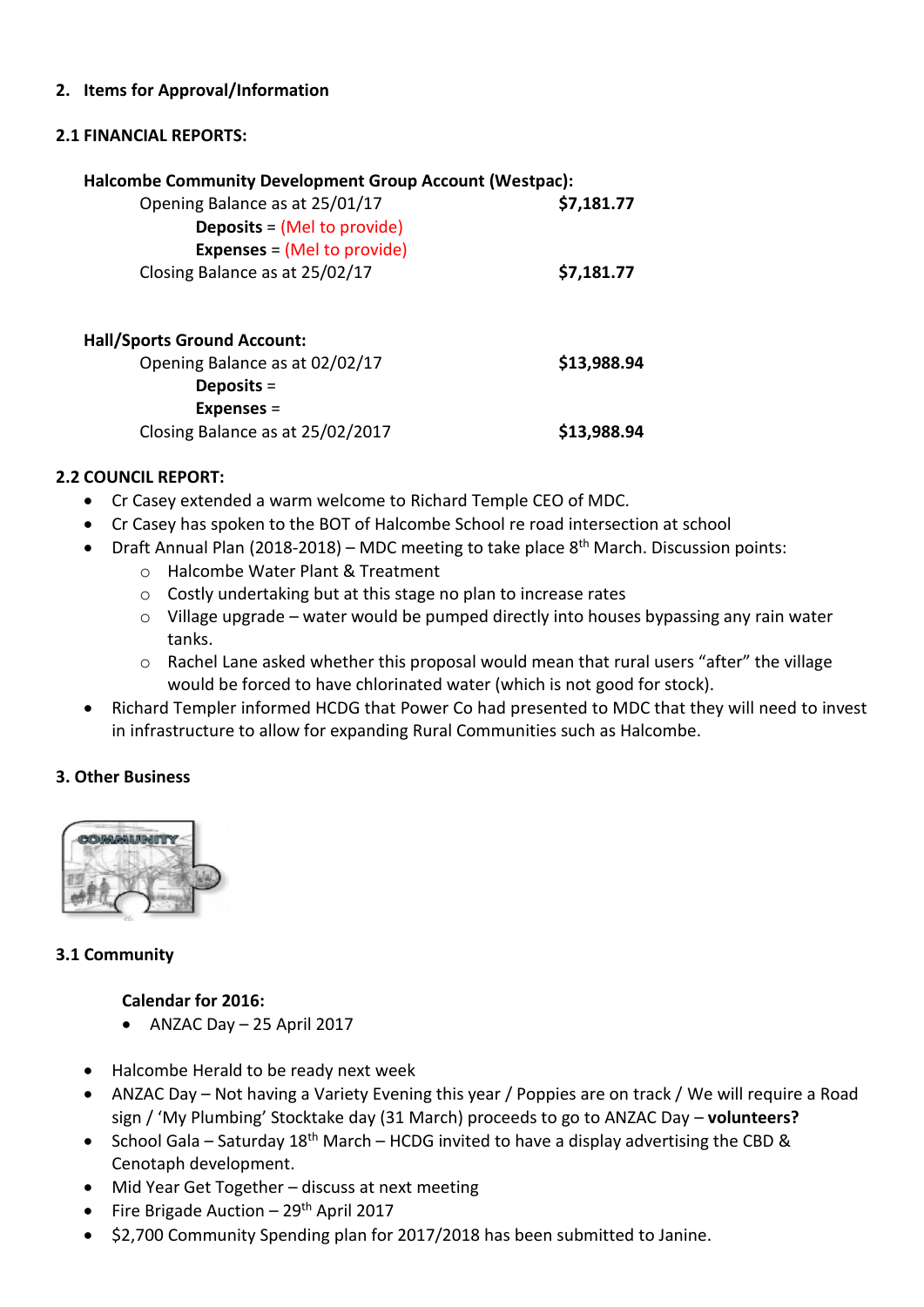| <b>Action Summary</b>                                           | Person responsible     | <b>Minutes date</b> |
|-----------------------------------------------------------------|------------------------|---------------------|
| <b>COMMUNITY</b>                                                |                        |                     |
| Halcombe community Civil Defence strategy: still progressing    | Sue                    | Feb 2014            |
| <b>Soldier History: WWII</b>                                    | Richard + Jeannette    | May 2014            |
| Picture from Vicki: We need to decide where to put this.        | Mel / All              | <b>July 2014</b>    |
| <b>Community Calendar:</b> Dates need to be loaded into it + it | All to feed-in dates + | Aug 2014            |
| published on the website.                                       | Rachel to load         |                     |



## **3.2 Environment**

## **Walkway**

- HCDG has bought Vicki a 'Spray Mask'.
- Autumn planting Plan look at Vicki and Anne Winiata's gardens before next meeting.
- Year 7 & 8 of Halcombe School helped to spread mulch.
- Plaques have been ordered.
- Rubbish bin to be located at Levin Street end of Walkway.
- MDC propose to remove the fence between Domain & Playground and sort out the drainage/flooding issue in the playground.
	- $\circ$  We have funding to replace this fence if it's deemed to be needed we will wait to see what feedback we receive after the drainage issue has been sorted.
	- o What are the by-laws around dogs on the domain?
- Drain at Levin Street Vicki showed Jo Bowther of MDC. He took photos and also looked at playground stormwater.

## **Domain Fence**

Stanway Road Domain fence – Dave Curry to send quote in after Central Districts Field Days

| <b>Action Summary</b>                                       | Person responsible | <b>Minutes date</b> |
|-------------------------------------------------------------|--------------------|---------------------|
| <b>ENVIRONMENT</b>                                          |                    |                     |
| Thank you plaque: Rachel to organise a plaque for RAL to go | Rachel             | Sept 2014           |
| on their "sponsorship wall". - Needs to be put up           |                    |                     |
| Balance of the Health & Safety equipment to be purchased    | Rachel             | June 2016           |
| Domain fence to be done                                     | Local contractor   | Feb 2017            |



## **3.3 Village Heart**

 CD Surveyors (Steve Oldfield) to submit a schematic plan for the Phase II CBD Plan – to be used to seek feedback at School Gala (and possibly ANZAC Day).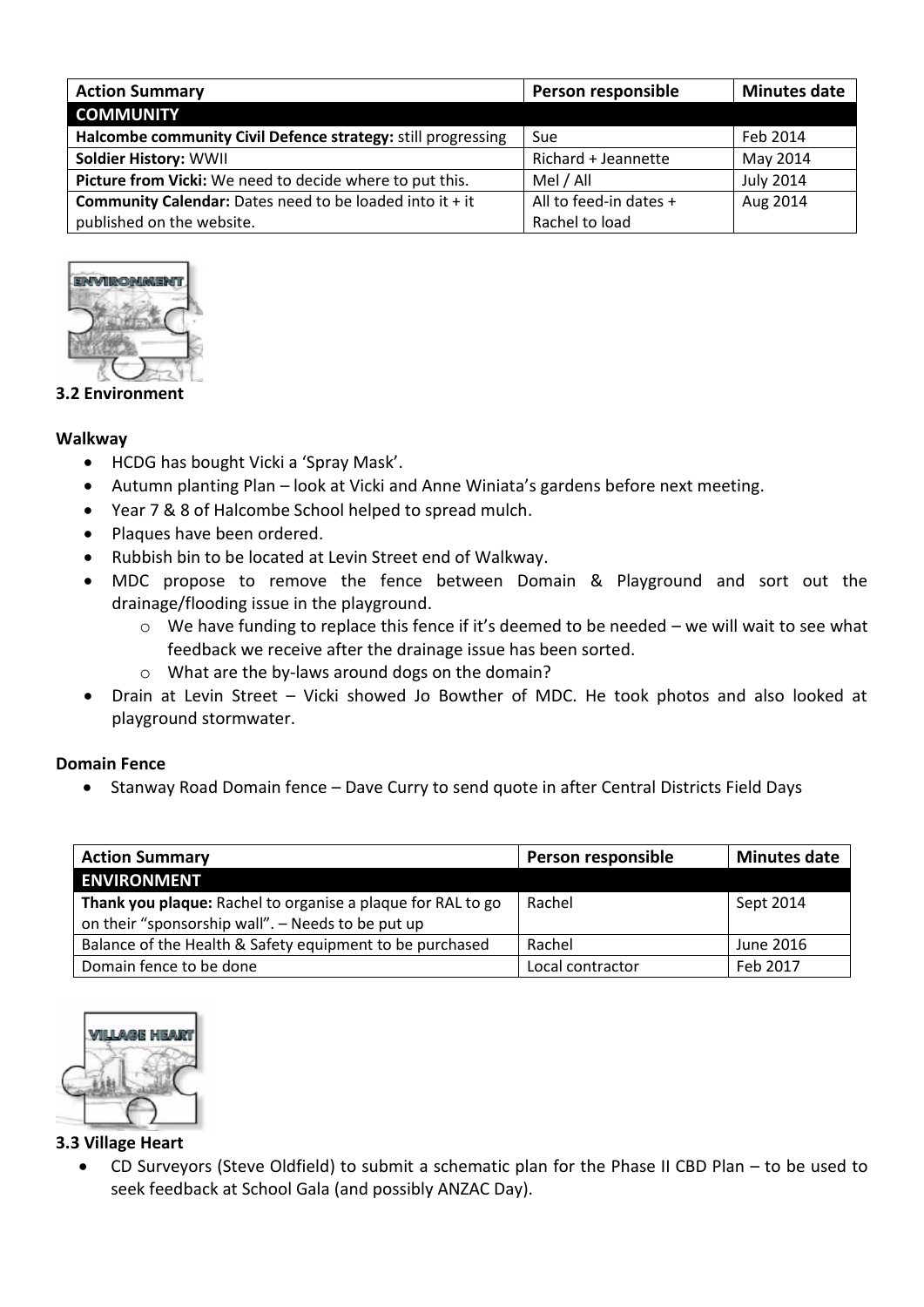## **Hall and Sports ground**

- Sheep have been shorn, still to be invoiced
- 39 lambs sold
- Need 10 ewes as replacements (when prices drop) Put ad in Halcombe School Newsletter
- Hall supper room electrics Transaction # required

| <b>Action Summary</b>                                      | Person responsible        | <b>Minutes date</b> |
|------------------------------------------------------------|---------------------------|---------------------|
| <b>VILLAGE HEART</b>                                       |                           |                     |
| Signage for Toilets: Jeff to put this up.                  | Jeff Lane                 | Mar 2014            |
| <b>HALL/SPORTS GROUND</b>                                  |                           |                     |
| Policy for accessing Hall/Sports Ground funds: Application | Rachel                    | Feb 2016            |
| form to be completed.                                      |                           |                     |
| Carpet for supper room area: Quote required for this.      | Mel                       | <b>July 2014</b>    |
| New Vinyl for Toilets: Quote required                      | Mel                       | Aug 2014            |
| Hall furniture: Replace with lighter tables and chairs     | Mel/Karen/Rachel/Jeanette | Aug 2014            |
| Hall curtain: Needs to be repaired                         | Rachel / Mel              | Dec 2016            |
| Playground water pooling: Richard to look at it.           | <b>Richard Bain</b>       | April 2015          |
| Loading ramp to be built                                   | Working bee               | Dec 2015            |
| Time line for cemetery land $-$ is there an expected date  | <b>Brent Limmer</b>       | Dec 2015            |
| when we will lose use of it/some of it?                    |                           |                     |



**3.4 Development**

## **By-law Compliance**

- Progress is being made in this area.
- Customer Service is still a work in progress.

#### **Water Scheme**

- SGM has been set for 30<sup>th</sup> March 2017 at 7pm in Halcombe Memorial Hall.
- Committee will give at least 14 days' notice in writing through the Feilding Herald.
- Road sign advertising the SGM will be erected after 18<sup>th</sup> March 2017

#### **Roading**

- 50km warning sign to be erected 150 metres back from speed limit zone.
- Hall paper road pot holes and Fergusson Road brushing reported **Transaction # 37860**

#### **Trust**

Final documents are with lawyers

| <b>Action Summary</b>                                            | Person responsible   Minutes date |           |
|------------------------------------------------------------------|-----------------------------------|-----------|
| <b>DEVELOPMENT</b>                                               |                                   |           |
| Roading changes and tarsealing: Community consultation required. | All                               | June 2015 |

#### **3.5 OTHER ITEMS:**